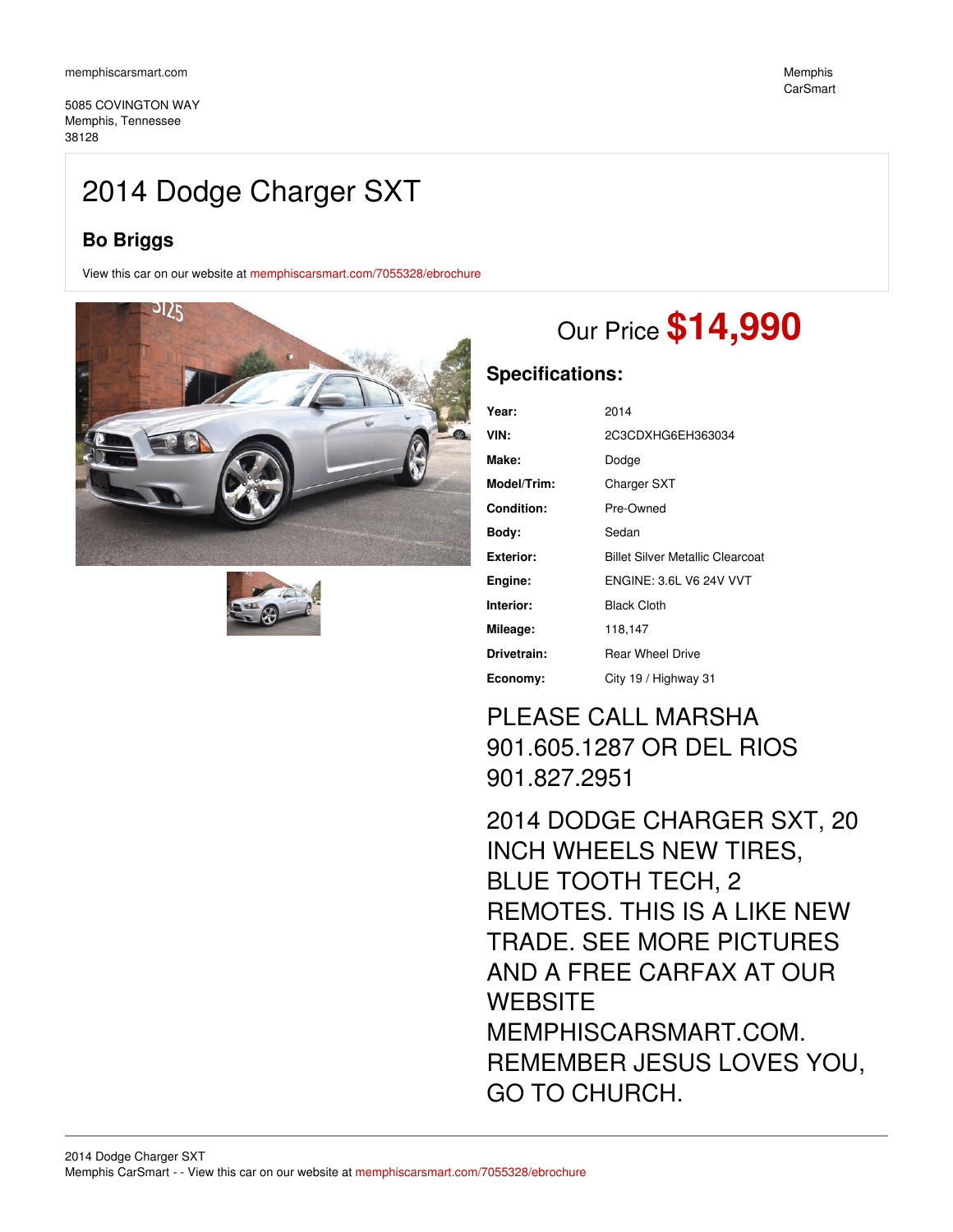

2014 Dodge Charger SXT Memphis CarSmart - - View this car on our website at [memphiscarsmart.com/7055328/ebrochure](https://memphiscarsmart.com/vehicle/7055328/2014-dodge-charger-sxt-memphis-tennessee-38128/7055328/ebrochure)

## **Installed Options**

### **Interior**

- 12-Way Power Driver Seat -inc: Power Recline, Height Adjustment, Fore/Aft Movement, Cushion Tilt and Power 4-Way Lumbar Support
- 2 Seatback Storage Pockets- 3 12V DC Power Outlets
- 4-Way Passenger Seat -inc: Manual Recline and Fore/Aft Movement
- 60-40 Folding Bench Front Facing Fold Forward Seatback Rear Seat Air Filtration
- Analog Appearance- Base Cloth Seats
- Bucket Front Seats w/Power 4-Way Driver Lumbar Cargo Net- Cargo Space Lights
- Carpet Floor Trim and Carpet Trunk Lid/Rear Cargo Door Trim Compass
- Cruise Control w/Steering Wheel Controls- Day-Night Auto-Dimming Rearview Mirror - Delayed Accessory Power
- Driver And Passenger Heated-Cushion, Driver And Passenger Heated-Seatback
- Driver And Passenger Visor Vanity Mirrors w/Driver And Passenger Illumination, Driver And Passenger Auxiliary Mirror
- Driver Foot Rest- Dual Zone Front Automatic Air Conditioning
- FOB Controls -inc: Cargo Access and Remote Engine Start- Fade-To-Off Interior Lighting
- Front And Rear Map Lights- Front Center Armrest and Rear Center Armrest w/Storage
- Front Cupholder- Full Carpet Floor Covering -inc: Carpet Front And Rear Floor Mats
- Full Cloth Headliner
- Full Floor Console w/Covered Storage, Mini Overhead Console w/Storage and 3 12V DC Power Outlets
- Gauges -inc: Speedometer, Odometer, Oil Pressure, Engine Coolant Temp, Tachometer, Oil Temperature, Transmission Fluid Temp, Engine Hour Meter, Trip Odometer and Trip **Computer**
- HVAC -inc: Underseat Ducts and Console Ducts HomeLink Garage Door Transmitter
- Illuminated Locking Glove Box
- Instrument Panel Bin, Driver / Passenger And Rear Door Bins
- Interior Trim -inc: Aluminum Instrument Panel Insert, Aluminum Console Insert and Chrome Interior Accents
- Leather Gear Shifter Material- Leather/Metal-Look Steering Wheel
- Manual Anti-Whiplash Adjustable Front Head Restraints and Fixed Rear Head Restraints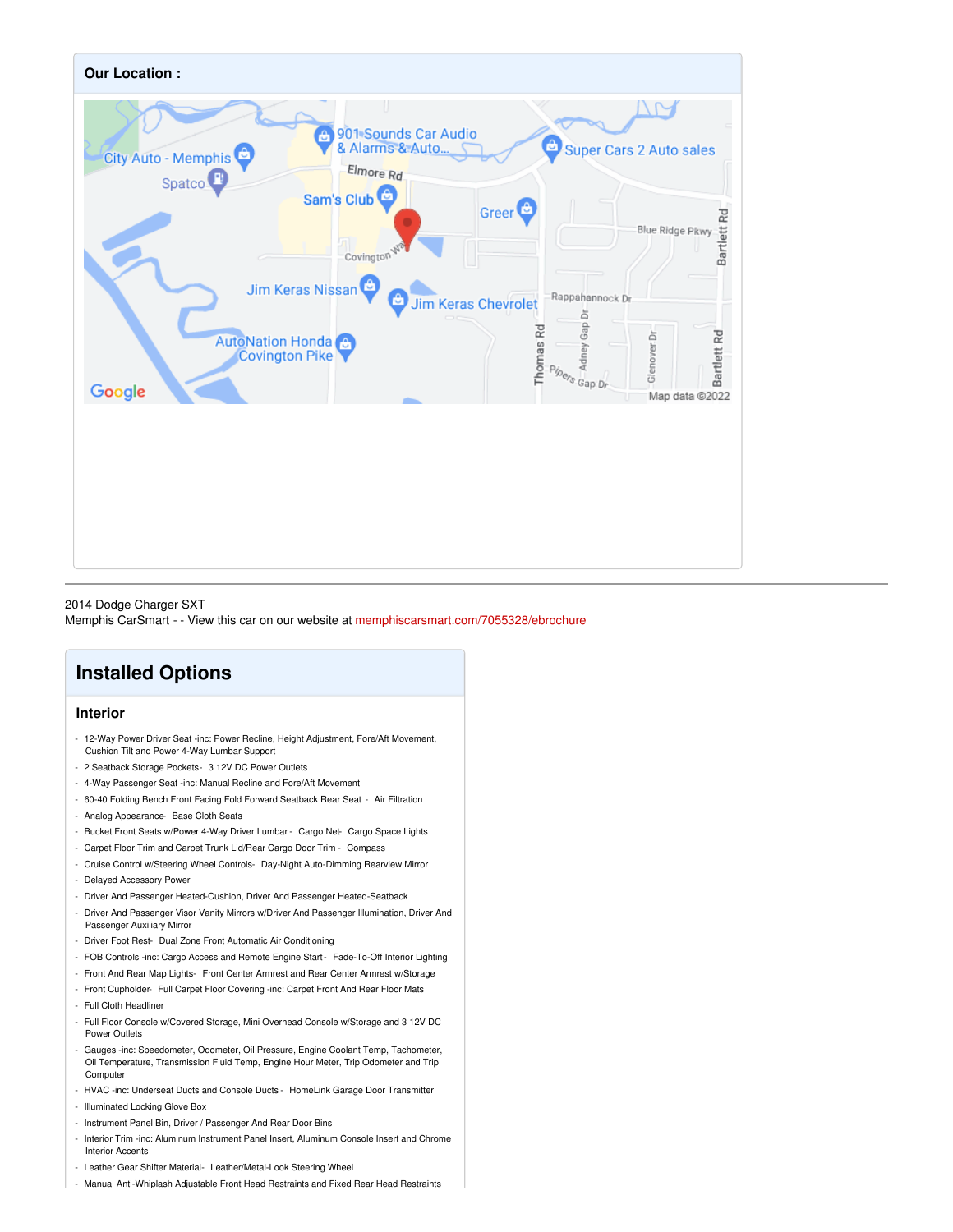- Manual Tilt/Telescoping Steering Column- Outside Temp Gauge
- Power 1st Row Windows w/Driver And Passenger 1-Touch Up/Down
- Power Door Locks w/Autolock Feature- Power Rear Windows
- Proximity Key For Doors And Push Button Start Rear Cupholder
- Redundant Digital Speedomete
- Remote Keyless Entry w/Integrated Key Transmitter, 4 Door Curb/Courtesy, Illuminated Entry and Panic Button

- Manual Anti-Whiplash Adjustable Front Head Restraints and Fixed Rear Head Restraints

- Remote Releases -Inc: Power Cargo Access and Power Fuel
- Sentry Key Engine Immobilizer Systems Monitor- Trip Computer- Valet Function
- Vinyl Door Trim Insert- Voice Recorder

#### **Exterior**

- Speed Sensitive Variable Intermittent Wipers- Steel Spare Wheel
- Tires: P215/65R17 BSW AS- Trunk Rear Cargo Access
- Wheels: 17" x 7.0" Painted Aluminum Perimeter/Approach Lights- Light Tinted Glass
- Laminated Glass- LED Brakelights- Galvanized Steel/Aluminum Panels
- Front Fog Lamps- Fixed Rear Window w/Defroster
- Compact Spare Tire Mounted Inside Under Cargo- Clearcoat Paint- Chrome Grille
- Body-Colored Rear Bumper- Body-Colored Power Heated Side Mirrors w/Manual Folding
- Body-Colored Front Bumper- Body-Colored Door Handles- Black Side Windows Trim
- Auto On/Off Aero-Composite Halogen Daytime Running Headlamps w/Delay-Off

#### **Safety**

- 12-Way Power Driver Seat -inc: Power Recline, Height Adjustment, Fore/Aft Movement, Cushion Tilt and Power 4-Way Lumbar Support
- 2 Seatback Storage Pockets- 3 12V DC Power Outlets
- 4-Way Passenger Seat -inc: Manual Recline and Fore/Aft Movement
- 60-40 Folding Bench Front Facing Fold Forward Seatback Rear Seat Air Filtration
- Analog Appearance- Base Cloth Seats
- Bucket Front Seats w/Power 4-Way Driver Lumbar Cargo Net- Cargo Space Lights
- Carpet Floor Trim and Carpet Trunk Lid/Rear Cargo Door Trim Compass
- Cruise Control w/Steering Wheel Controls- Day-Night Auto-Dimming Rearview Mirror
- Delayed Accessory Power
- Driver And Passenger Heated-Cushion, Driver And Passenger Heated-Seatback
- Driver And Passenger Visor Vanity Mirrors w/Driver And Passenger Illumination, Driver And Passenger Auxiliary Mirror
- Driver Foot Rest- Dual Zone Front Automatic Air Conditioning
- FOB Controls -inc: Cargo Access and Remote Engine Start- Fade-To-Off Interior Lighting
- Front And Rear Map Lights- Front Center Armrest and Rear Center Armrest w/Storage
- Front Cupholder- Full Carpet Floor Covering -inc: Carpet Front And Rear Floor Mats
- Full Cloth Headliner
- Full Floor Console w/Covered Storage, Mini Overhead Console w/Storage and 3 12V DC Power Outlets
- Gauges -inc: Speedometer, Odometer, Oil Pressure, Engine Coolant Temp, Tachometer, Oil Temperature, Transmission Fluid Temp, Engine Hour Meter, Trip Odometer and Trip **Computer**
- HVAC -inc: Underseat Ducts and Console Ducts HomeLink Garage Door Transmitter
- Illuminated Locking Glove Box
- Instrument Panel Bin, Driver / Passenger And Rear Door Bins
- Interior Trim -inc: Aluminum Instrument Panel Insert, Aluminum Console Insert and Chrome Interior Accents
- Leather Gear Shifter Material- Leather/Metal-Look Steering Wheel
- Manual Anti-Whiplash Adjustable Front Head Restraints and Fixed Rear Head Restraints
- Manual Tilt/Telescoping Steering Column- Outside Temp Gauge
- Power 1st Row Windows w/Driver And Passenger 1-Touch Up/Down
- Power Door Locks w/Autolock Feature- Power Rear Windows
- Proximity Key For Doors And Push Button Start Rear Cupholder
- Redundant Digital Speedometer
- Remote Keyless Entry w/Integrated Key Transmitter, 4 Door Curb/Courtesy, Illuminated Entry and Panic Button
- Remote Releases -Inc: Power Cargo Access and Power Fuel
- Sentry Key Engine Immobilizer- Systems Monitor- Trip Computer- Valet Function
- Vinyl Door Trim Insert- Voice Recorder

#### **Mechanical**

- 180 Amp Alternator- 19.5 Gal. Fuel Tank- 2.65 Axle Ratio
- 730CCA Maintenance-Free Battery w/Run Down Protection
- Anti-Lock 4-Wheel Disc Brakes
- Brakes w/Front Vented Discs, Brake Assist and Hill Hold Control
- Electro-Hydraulic Power Assist Steering- Engine Oil Cooler
- Engine: 3.6L V6 24V VVT w/o ASC-inc: Flex fuel vehicle Front And Rear Anti-Roll Bars